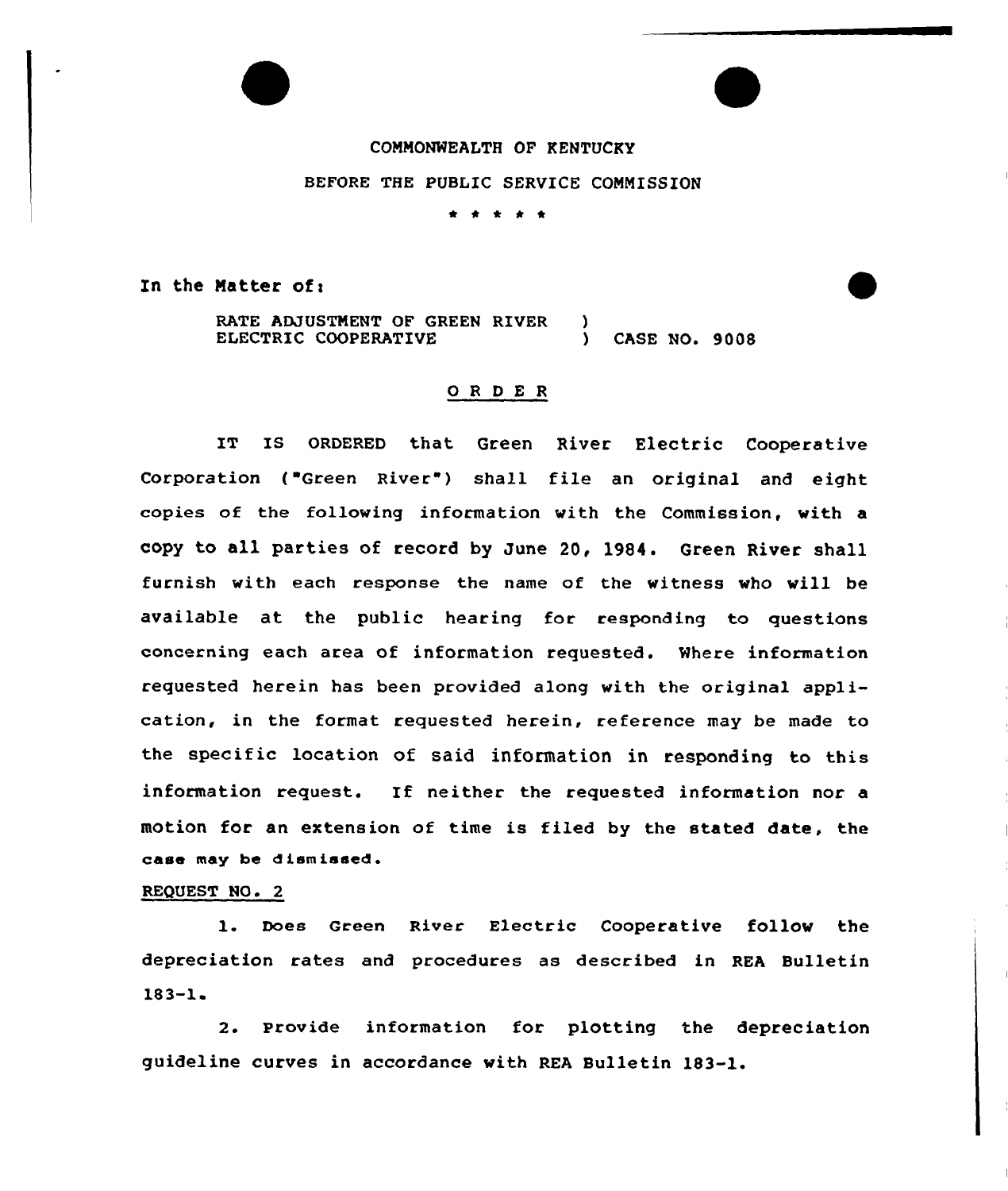



**RECONNECTION** 

Furnish the data in the format shown on the attached data sheet No. l.

3. Does Green River Electric Cooperative propose any changes in depreciation rates?

Done at Frankfort, Kentucky, this 7th day of June, 1984.

PUBLIC SERVICE COMMISSION

 $\overline{u}$ or Commission

ATTEST:

**Secretary**